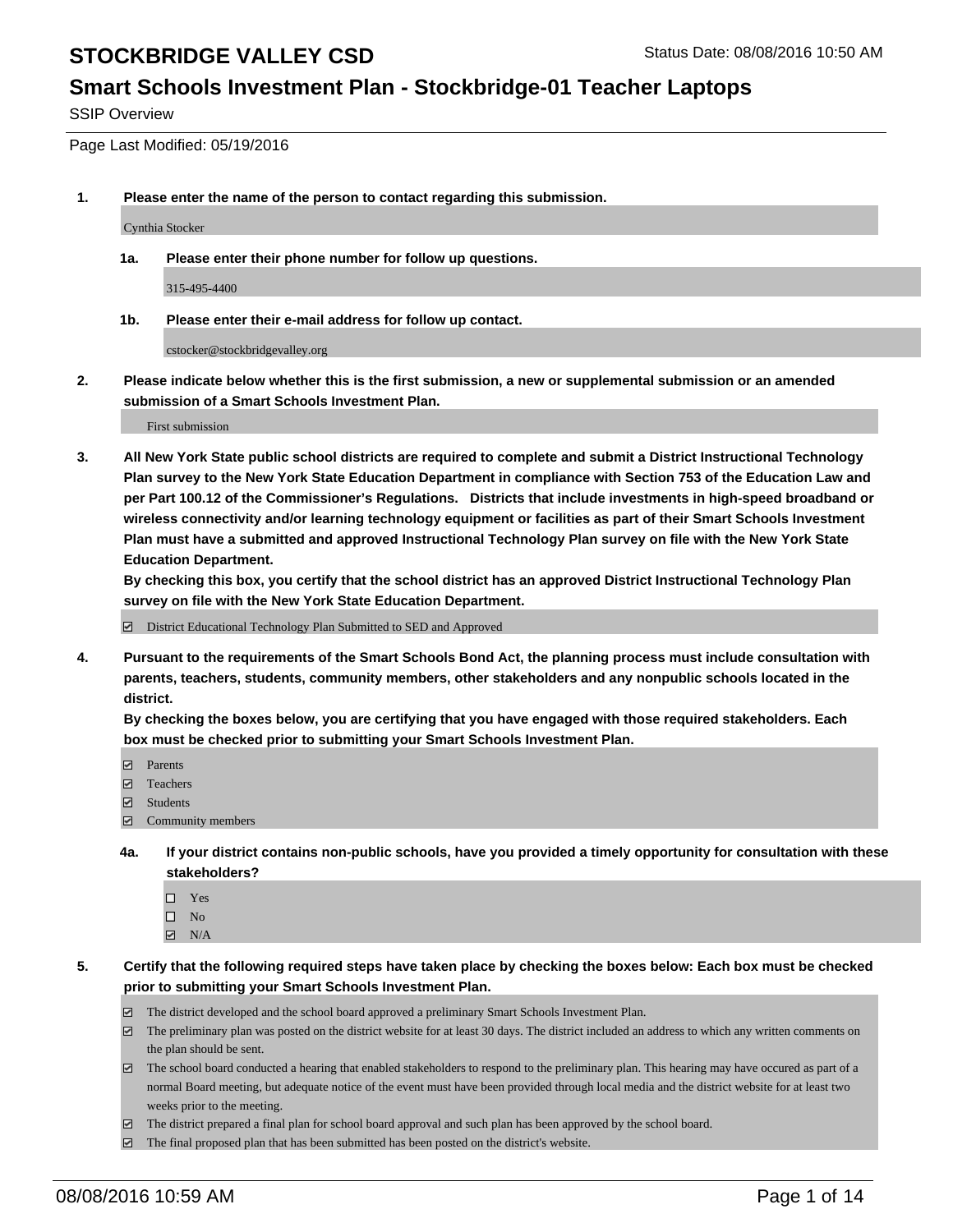#### **Smart Schools Investment Plan - Stockbridge-01 Teacher Laptops**

SSIP Overview

Page Last Modified: 05/19/2016

**5a. Please upload the proposed Smart Schools Investment Plan (SSIP) that was posted on the district's website. Note that this should be different than your recently submitted Educational Technology Survey. The Final SSIP, as approved by the School Board, should also be posted on the website and remain there during the course of the projects contained therein.**

Smart Schools Investment Plan 01.pdf

**6. Please enter an estimate of the total number of students and staff that will benefit from this Smart Schools Investment Plan based on the cumulative projects submitted to date.**

550

**7. An LEA/School District may partner with one or more other LEA/School Districts to form a consortium to pool Smart Schools Bond Act funds for a project that meets all other Smart School Bond Act requirements. Each school district participating in the consortium will need to file an approved Smart Schools Investment Plan for the project and submit a signed Memorandum of Understanding that sets forth the details of the consortium including the roles of each respective district.**

 $\Box$  The district plans to participate in a consortium to partner with other school district(s) to implement a Smart Schools project.

#### **8. Please enter the name and 6-digit SED Code for each LEA/School District participating in the Consortium.**

| <b>Partner LEA/District</b> | <b>ISED BEDS Code</b> |
|-----------------------------|-----------------------|
| (No Response)               | (No Response)         |

**9. Please upload a signed Memorandum of Understanding with all of the participating Consortium partners.**

(No Response)

**10. Your district's Smart Schools Bond Act Allocation is:**

\$635,106

**11. Enter the budget sub-allocations by category that you are submitting for approval at this time. If you are not budgeting SSBA funds for a category, please enter 0 (zero.) If the value entered is \$0, you will not be required to complete that survey question.**

|                                       | Sub-        |
|---------------------------------------|-------------|
|                                       | Allocations |
| <b>School Connectivity</b>            | 0           |
| Connectivity Projects for Communities | $\Omega$    |
| Classroom Technology                  | 35,450      |
| Pre-Kindergarten Classrooms           | $\Omega$    |
| Replace Transportable Classrooms      | $\Omega$    |
| High-Tech Security Features           | $\Omega$    |
| <b>Totals:</b>                        | 35,450.00   |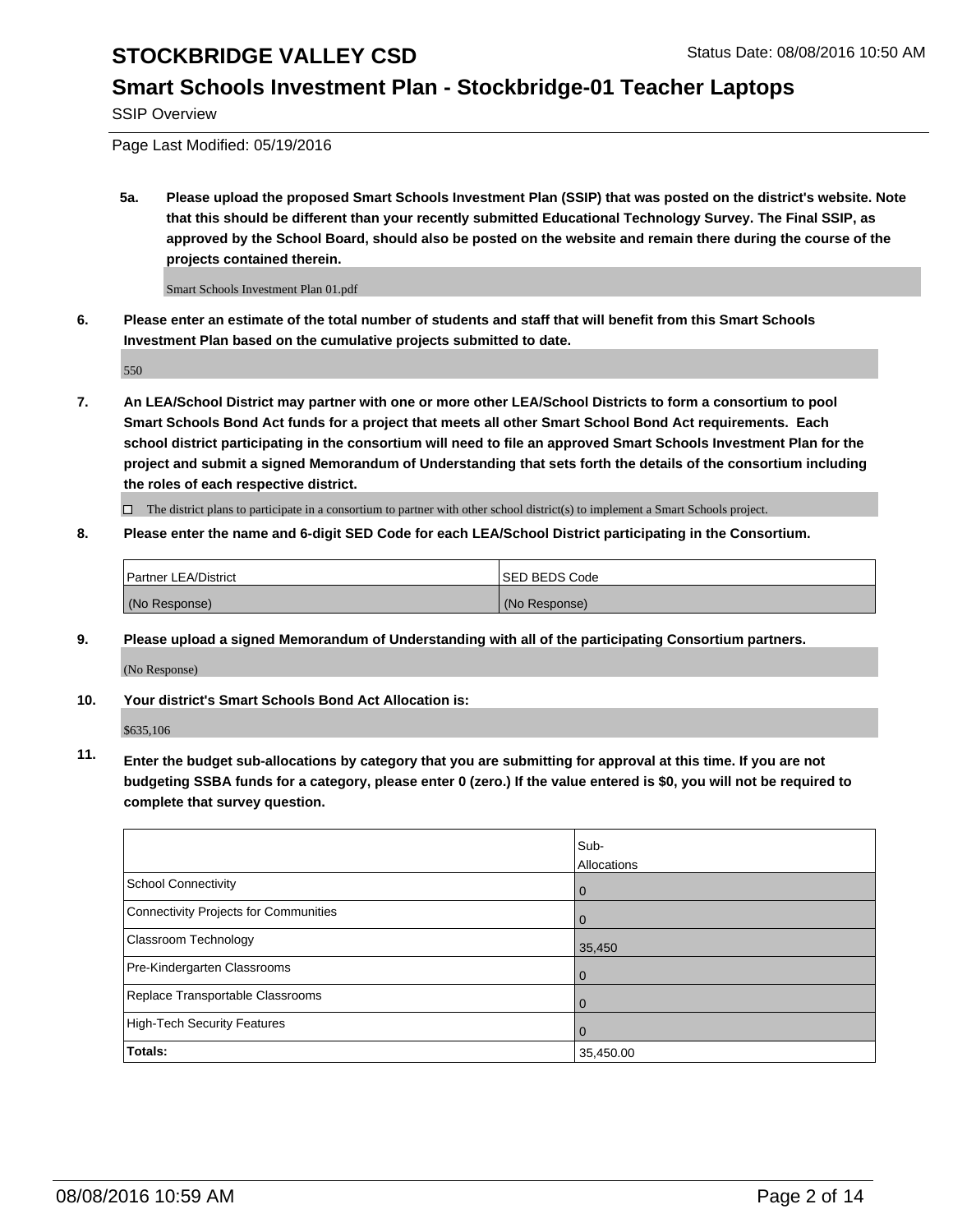# **Smart Schools Investment Plan - Stockbridge-01 Teacher Laptops**

School Connectivity

- **1. In order for students and faculty to receive the maximum benefit from the technology made available under the Smart Schools Bond Act, their school buildings must possess sufficient connectivity infrastructure to ensure that devices can be used during the school day. Smart Schools Investment Plans must demonstrate that:**
	- **sufficient infrastructure that meets the Federal Communications Commission's 100 Mbps per 1,000 students standard currently exists in the buildings where new devices will be deployed, or**
	- **is a planned use of a portion of Smart Schools Bond Act funds, or**
	- **is under development through another funding source.**

**Smart Schools Bond Act funds used for technology infrastructure or classroom technology investments must increase the number of school buildings that meet or exceed the minimum speed standard of 100 Mbps per 1,000 students and staff within 12 months. This standard may be met on either a contracted 24/7 firm service or a "burstable" capability. If the standard is met under the burstable criteria, it must be:**

**1. Specifically codified in a service contract with a provider, and**

**2. Guaranteed to be available to all students and devices as needed, particularly during periods of high demand, such as computer-based testing (CBT) periods.**

**Please describe how your district already meets or is planning to meet this standard within 12 months of plan submission.**

(No Response)

- **1a. If a district believes that it will be impossible to meet this standard within 12 months, it may apply for a waiver of this requirement, as described on the Smart Schools website. The waiver must be filed and approved by SED prior to submitting this survey.**
	- $\Box$  By checking this box, you are certifying that the school district has an approved waiver of this requirement on file with the New York State Education Department.
- **2. Connectivity Speed Calculator (Required)**

|                         | Number of<br><b>Students</b> | Multiply by<br>100 Kbps | Divide by 1000 Current Speed<br>to Convert to<br>Required<br>Speed in Mb | in Mb            | Expected<br>Speed to be<br>Attained Within Required<br>12 Months | <b>Expected Date</b><br><b>When</b><br>Speed Will be<br><b>Met</b> |
|-------------------------|------------------------------|-------------------------|--------------------------------------------------------------------------|------------------|------------------------------------------------------------------|--------------------------------------------------------------------|
| <b>Calculated Speed</b> | (No<br>Response)             | (No Response)           | (No<br>Response)                                                         | (No<br>Response) | (No<br>Response)                                                 | (No<br>Response)                                                   |

#### **3. Describe how you intend to use Smart Schools Bond Act funds for high-speed broadband and/or wireless connectivity projects in school buildings.**

(No Response)

**4. Describe the linkage between the district's District Instructional Technology Plan and the proposed projects. (There should be a link between your response to this question and your response to Question 1 in Part E. Curriculum and Instruction "What are the district's plans to use digital connectivity and technology to improve teaching and learning?)**

(No Response)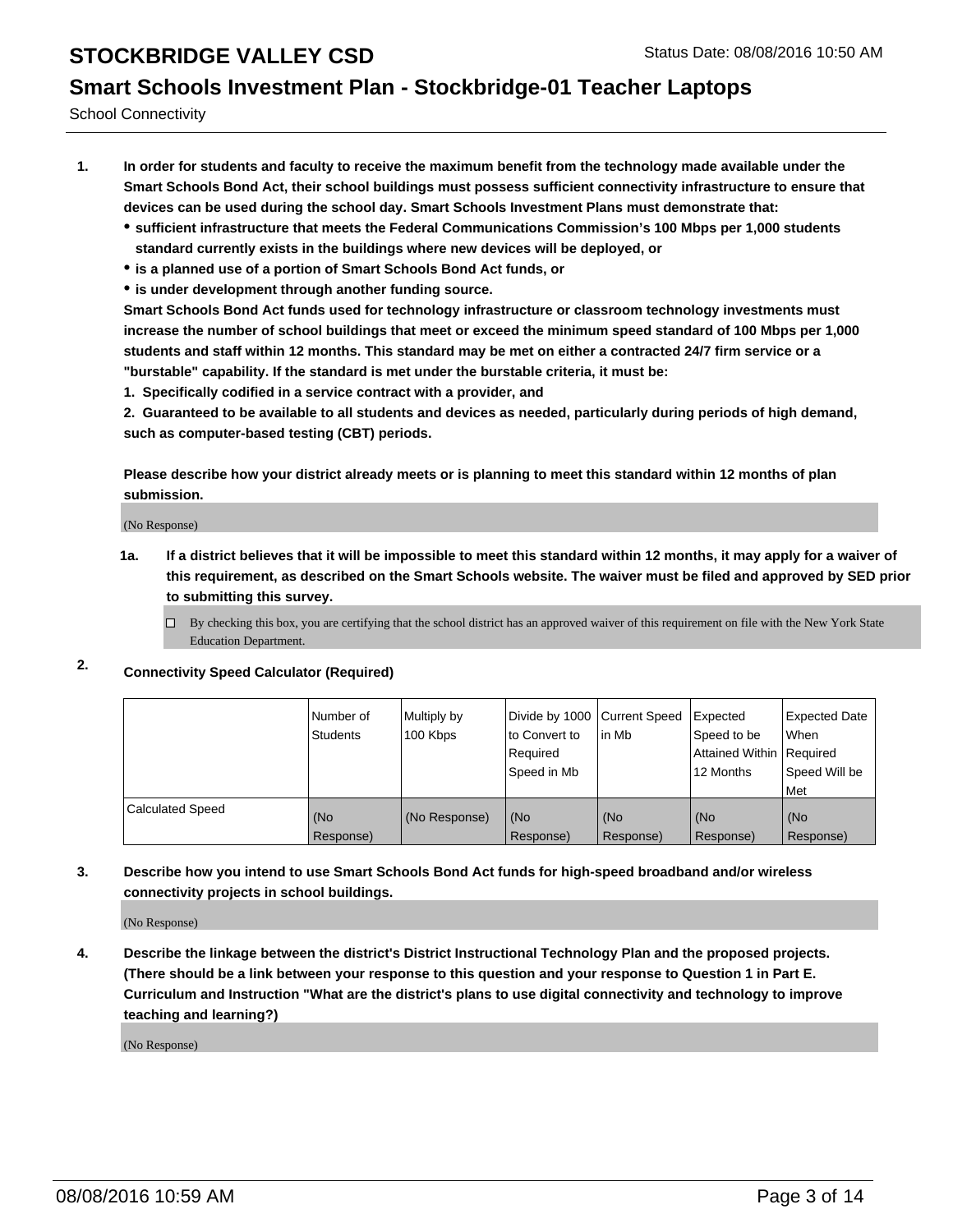#### **Smart Schools Investment Plan - Stockbridge-01 Teacher Laptops**

School Connectivity

**5. If the district wishes to have students and staff access the Internet from wireless devices within the school building, or in close proximity to it, it must first ensure that it has a robust Wi-Fi network in place that has sufficient bandwidth to meet user demand.**

**Please describe how you have quantified this demand and how you plan to meet this demand.**

(No Response)

**6. As indicated on Page 5 of the guidance, the Office of Facilities Planning will have to conduct a preliminary review of all capital projects, including connectivity projects.**

| <b>Project Number</b> |  |
|-----------------------|--|
|                       |  |
| (No Response)         |  |

**7. Certain high-tech security and connectivity infrastructure projects may be eligible for an expedited review process as determined by the Office of Facilities Planning.**

**Was your project deemed eligible for streamlined review?**

(No Response)

**8. Include the name and license number of the architect or engineer of record.**

| Name          | License Number |
|---------------|----------------|
| (No Response) | (No Response)  |

**9. If you are submitting an allocation for School Connectivity complete this table. Note that the calculated Total at the bottom of the table must equal the Total allocation for this category that you entered in the SSIP Overview overall budget.** 

|                                            | Sub-          |
|--------------------------------------------|---------------|
|                                            | Allocation    |
| Network/Access Costs                       | (No Response) |
| <b>Outside Plant Costs</b>                 | (No Response) |
| School Internal Connections and Components | (No Response) |
| <b>Professional Services</b>               | (No Response) |
| Testing                                    | (No Response) |
| <b>Other Upfront Costs</b>                 | (No Response) |
| <b>Other Costs</b>                         | (No Response) |
| Totals:                                    |               |

| Select the allowable expenditure | Item to be purchased | Quantity      | Cost per Item | <b>Total Cost</b> |
|----------------------------------|----------------------|---------------|---------------|-------------------|
| type.                            |                      |               |               |                   |
| Repeat to add another item under |                      |               |               |                   |
| each type.                       |                      |               |               |                   |
| (No Response)                    | (No Response)        | (No Response) | (No Response) | (No Response)     |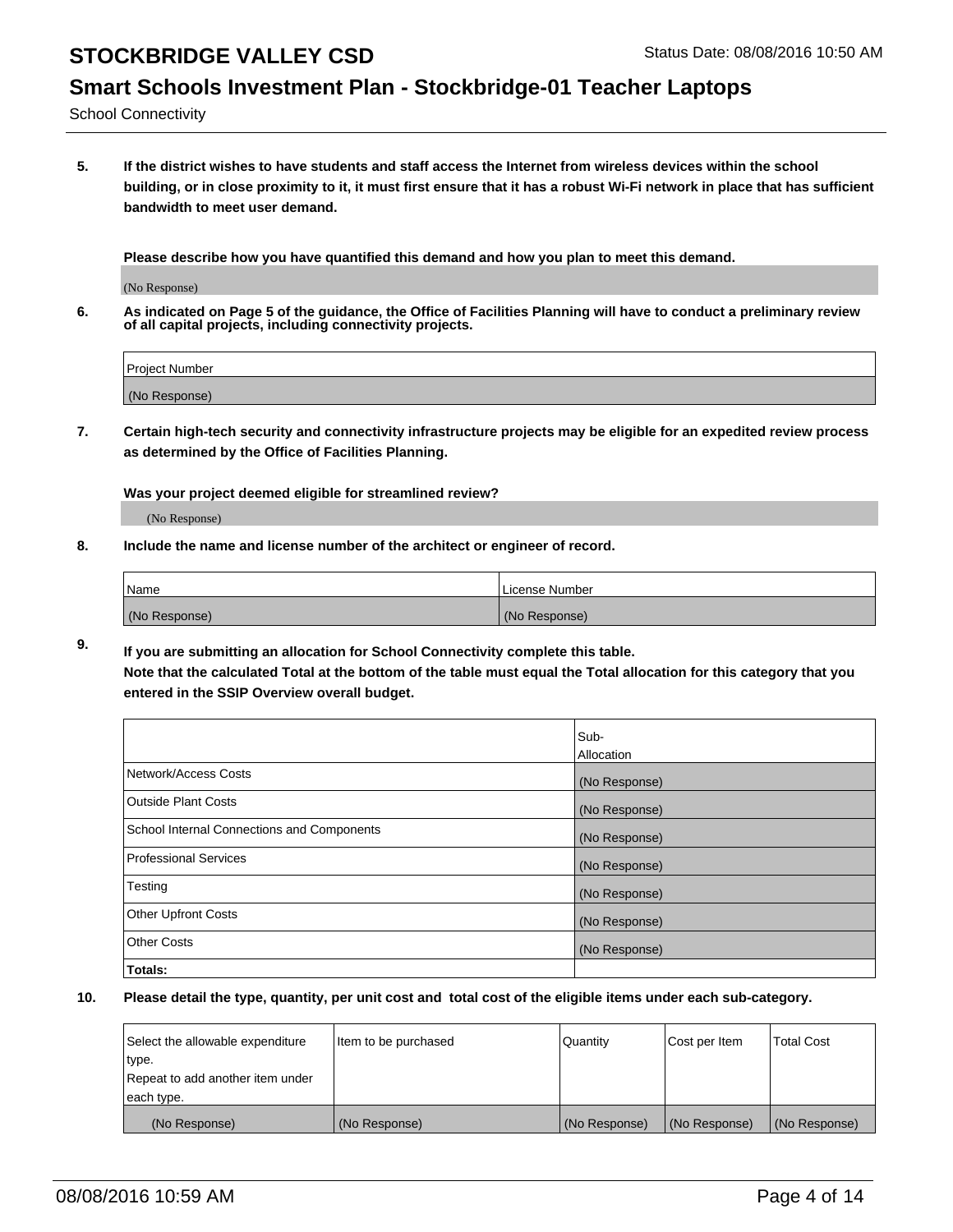### **Smart Schools Investment Plan - Stockbridge-01 Teacher Laptops**

Community Connectivity (Broadband and Wireless)

**1. Describe how you intend to use Smart Schools Bond Act funds for high-speed broadband and/or wireless connectivity projects in the community.**

(No Response)

**2. Please describe how the proposed project(s) will promote student achievement and increase student and/or staff access to the Internet in a manner that enhances student learning and/or instruction outside of the school day and/or school building.**

(No Response)

**3. Community connectivity projects must comply with all the necessary local building codes and regulations (building and related permits are not required prior to plan submission).**

 $\Box$  I certify that we will comply with all the necessary local building codes and regulations.

**4. Please describe the physical location of the proposed investment.**

(No Response)

**5. Please provide the initial list of partners participating in the Community Connectivity Broadband Project, along with their Federal Tax Identification (Employer Identification) number.**

| <b>Project Partners</b> | <b>IFederal ID#</b> |
|-------------------------|---------------------|
| (No Response)           | (No Response)       |

**6. If you are submitting an allocation for Community Connectivity, complete this table.**

**Note that the calculated Total at the bottom of the table must equal the Total allocation for this category that you entered in the SSIP Overview overall budget.**

|                                    | Sub-Allocation |
|------------------------------------|----------------|
| Network/Access Costs               | (No Response)  |
| Outside Plant Costs                | (No Response)  |
| <b>Tower Costs</b>                 | (No Response)  |
| <b>Customer Premises Equipment</b> | (No Response)  |
| Professional Services              | (No Response)  |
| Testing                            | (No Response)  |
| <b>Other Upfront Costs</b>         | (No Response)  |
| Other Costs                        | (No Response)  |
| Totals:                            |                |

| Select the allowable expenditure | Item to be purchased | Quantity      | Cost per Item | <b>Total Cost</b> |
|----------------------------------|----------------------|---------------|---------------|-------------------|
| type.                            |                      |               |               |                   |
| Repeat to add another item under |                      |               |               |                   |
| each type.                       |                      |               |               |                   |
| (No Response)                    | (No Response)        | (No Response) | (No Response) | (No Response)     |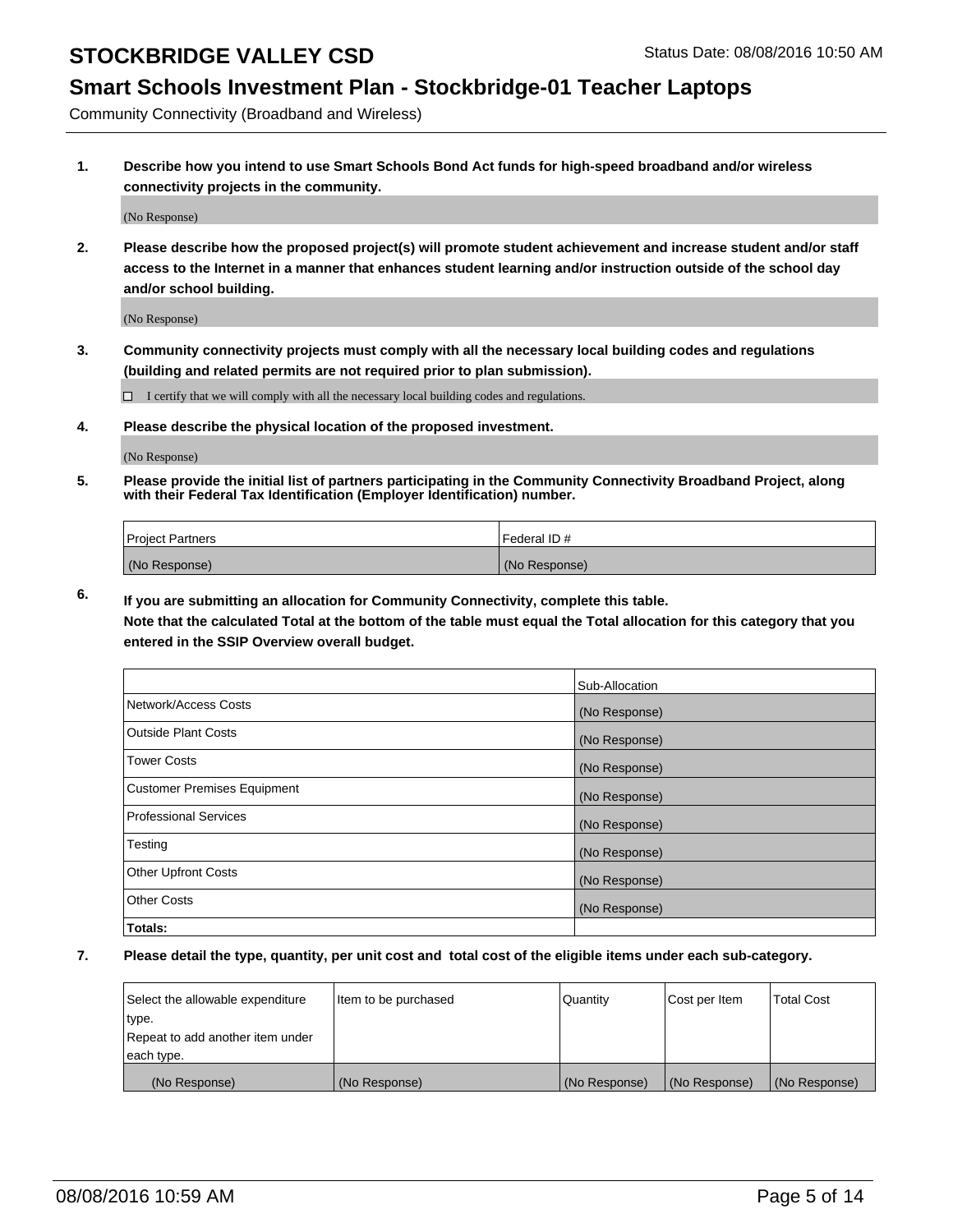#### **Smart Schools Investment Plan - Stockbridge-01 Teacher Laptops**

Classroom Learning Technology

Page Last Modified: 05/19/2016

**1. In order for students and faculty to receive the maximum benefit from the technology made available under the Smart Schools Bond Act, their school buildings must possess sufficient connectivity infrastructure to ensure that devices can be used during the school day. Smart Schools Investment Plans must demonstrate that sufficient infrastructure that meets the Federal Communications Commission's 100 Mbps per 1,000 students standard currently exists in the buildings where new devices will be deployed, or is a planned use of a portion of Smart Schools Bond Act funds, or is under development through another funding source.**

**Smart Schools Bond Act funds used for technology infrastructure or classroom technology investments must increase the number of school buildings that meet or exceed the minimum speed standard of 100 Mbps per 1,000 students and staff within 12 months. This standard may be met on either a contracted 24/7 firm service or a "burstable" capability. If the standard is met under the burstable criteria, it must be:**

**1. Specifically codified in a service contract with a provider, and**

**2. Guaranteed to be available to all students and devices as needed, particularly during periods of high demand, such as computer-based testing (CBT) periods.**

**Please describe how your district already meets or is planning to meet this standard within 12 months of plan submission.**

Stockbridge Valley contracts through the Mohawk Regional Information Center (MORIC) for Internet services. The service provider is Time Warner Cable.

Details:

- Incoming Trunk Line: 1 Gbps (1000 Mbps)
- Bandwidth Connections within the building: 1 10 Gbps (1000-10000 Mbps)
- Contracted Internet Access: 100 Mbps (Max available in our location)
- Wifi: 802.11 B/G/N
- Wifi Coverage: 100% of instructional space
- Student Population: 450

The MORIC has reviewed our Internet capacity and we meet or exceed the 100 Mbps/1000 student requirement.

**1a. If a district believes that it will be impossible to meet this standard within 12 months, it may apply for a waiver of this requirement, as described on the Smart Schools website. The waiver must be filed and approved by SED prior to submitting this survey.**

 $\Box$  By checking this box, you are certifying that the school district has an approved waiver of this requirement on file with the New York State Education Department.

#### **2. Connectivity Speed Calculator (Required)**

|                         | l Number of<br>Students | Multiply by<br>100 Kbps | Divide by 1000 Current Speed<br>Ito Convert to<br>Required<br>l Speed in Mb | lin Mb | Expected<br>Speed to be<br>Attained Within   Required<br>12 Months | Expected Date<br><b>When</b><br>Speed Will be<br>Met |
|-------------------------|-------------------------|-------------------------|-----------------------------------------------------------------------------|--------|--------------------------------------------------------------------|------------------------------------------------------|
| <b>Calculated Speed</b> | 450                     | 45,000                  | 45                                                                          | 100    | (No<br>Response)                                                   | l (No<br>Response)                                   |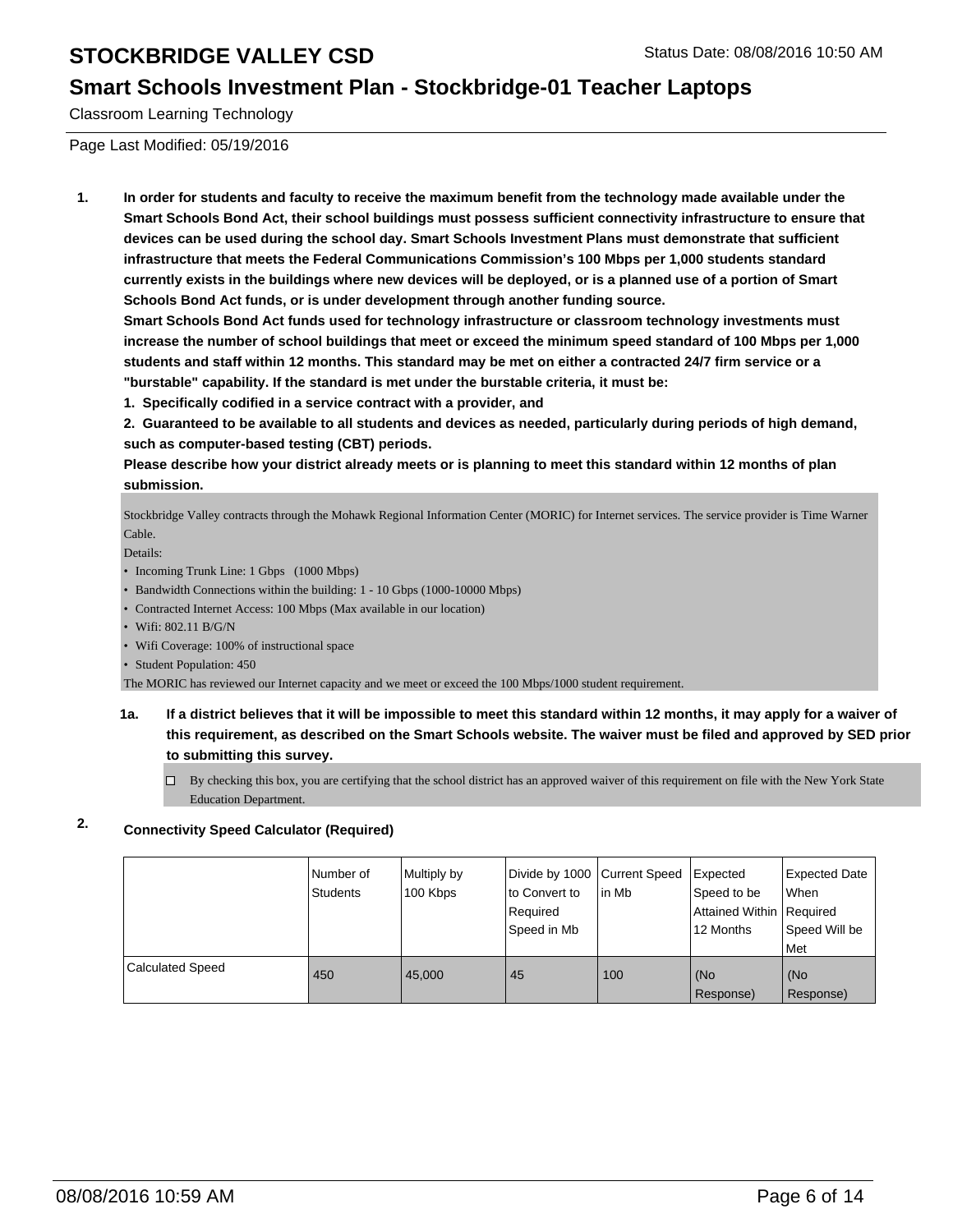#### **Smart Schools Investment Plan - Stockbridge-01 Teacher Laptops**

Classroom Learning Technology

Page Last Modified: 05/19/2016

**3. If the district wishes to have students and staff access the Internet from wireless devices within the school building, or in close proximity to it, it must first ensure that it has a robust Wi-Fi network in place that has sufficient bandwidth to meet user demand.**

**Please describe how you have quantified this demand and how you plan to meet this demand.**

Stockbridge Valley Central School regularly consults with the Mohawk Regional Information Center to evaluate bandwidth, technology, and infrastructure needs and opportunities. Our network has a robust, redundant, fiber optic backbone. The district upgraded its Wifi infrastructure in the summer of 2015 so that all classrooms have an individual access point with proximal access to wifi in adjoining classrooms. The MORIC has determined that we have more than sufficient bandwidth to meet user demand in a 1:1 device environment. The district plans to improve uninterruptible power management to our power over Ethernet switches so that wifi is available during moments of power loss.

**4. All New York State public school districts are required to complete and submit an Instructional Technology Plan survey to the New York State Education Department in compliance with Section 753 of the Education Law and per Part 100.12 of the Commissioner's Regulations.**

**Districts that include educational technology purchases as part of their Smart Schools Investment Plan must have a submitted and approved Instructional Technology Plan survey on file with the New York State Education Department.**

- By checking this box, you are certifying that the school district has an approved Instructional Technology Plan survey on file with the New York State Education Department.
- **5. Describe the devices you intend to purchase and their compatibility with existing or planned platforms or systems. Specifically address the adequacy of each facility's electrical, HVAC and other infrastructure necessary to install and support the operation of the planned technology.**

We believe that our teachers must be empowered with technology in order to empower students through education. This investment plan addresses that goal. We will purchase new laptops for our teaching staff to replace equipment that is 6-8 years old.

Quantity: 50

Model: HP 640 ProBook

Operating System: Windows 10

Office Version: MS Office 2016

Specs: Intel Core i5 (or better), 8 GB RAM, 500 GB hard drive, 14" display, Internal Webcam, HDMI and USB 3.0 output

Our servers were upgraded in the 2014-15 school year and are based upon the Active Directory network system, compatible with the Windows 10 OS on the laptops.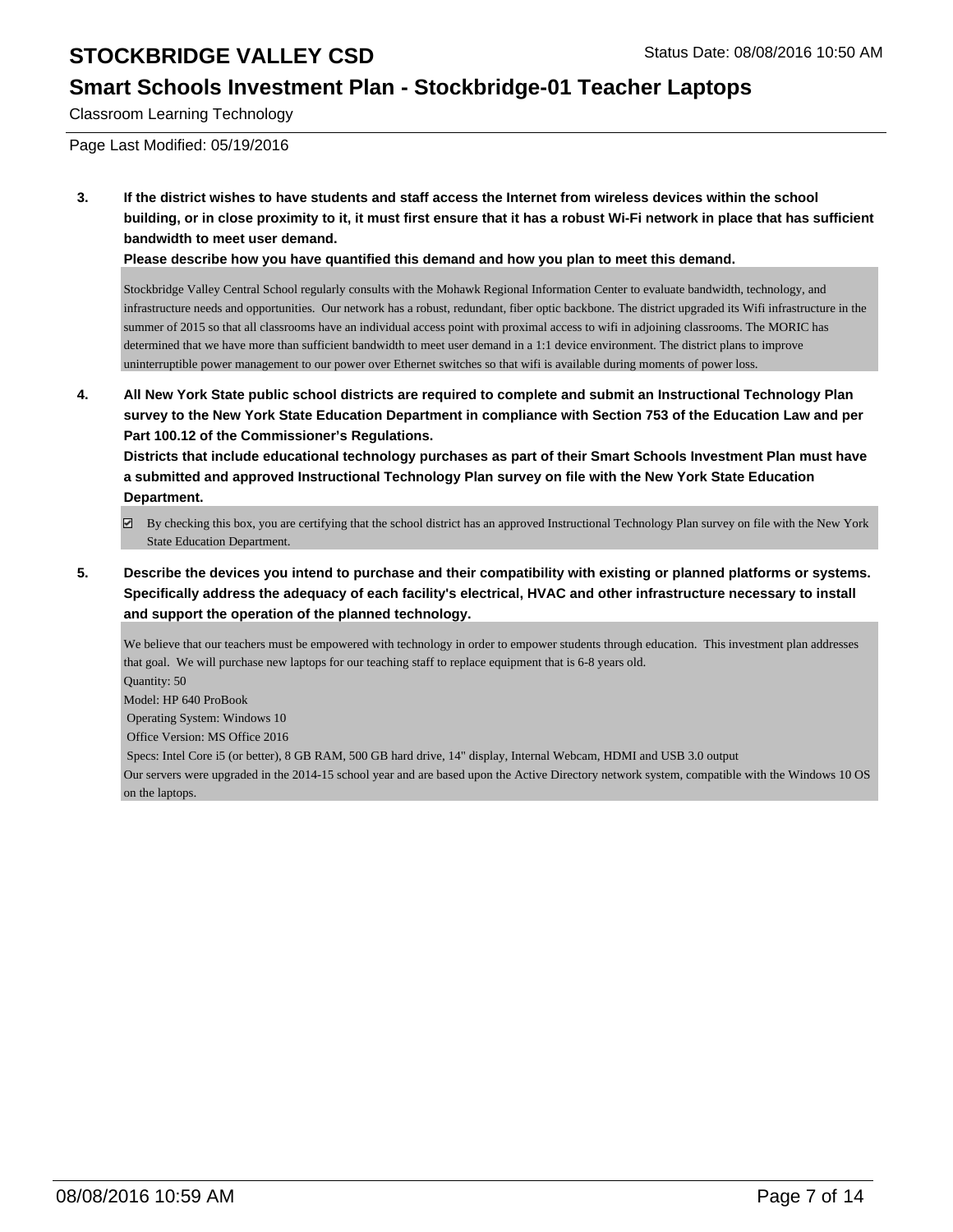#### **Smart Schools Investment Plan - Stockbridge-01 Teacher Laptops**

Classroom Learning Technology

Page Last Modified: 05/19/2016

- **6. Describe how the proposed technology purchases will:**
	- **> enhance differentiated instruction;**
	- **> expand student learning inside and outside the classroom;**
	- **> benefit students with disabilities and English language learners; and**
	- **> contribute to the reduction of other learning gaps that have been identified within the district.**

**The expectation is that districts will place a priority on addressing the needs of students who struggle to succeed in a rigorous curriculum. Responses in this section should specifically address this concern and align with the district's Instructional Technology Plan (in particular Question 2 of E. Curriculum and Instruction: "Does the district's instructional technology plan address the needs of students with disabilities to ensure equitable access to instruction, materials and assessments?" and Question 3 of the same section: "Does the district's instructional technology plan address the provision of assistive technology specifically for students with disabilities to ensure access to and participation in the general curriculum?"**

The laptops will help our teachers develop new teaching approaches that will serve the needs of all students. The laptops are equipped with integrated webcams and have sufficient power and storage to support video recording and web conferencing. This will allow teachers to create flipped classrooms, record lessons, and support students through online tutoring conferences. This aligns with the district technology plan and goals to raise our level of technology integration along the S.A.M.R. continuum.

Students are at the forefront of our decision making and the needs of our special education population are continually evaluated and responses tailored to each student. With these new laptops, teachers will be able to improve and diversify instructional delivery to meet the needs of those students, whether that be through recorded lecture notes, or conversion of teaching materials to more accessible formats delivered through Google classroom and Google apps,

**7. Where appropriate, describe how the proposed technology purchases will enhance ongoing communication with parents and other stakeholders and help the district facilitate technology-based regional partnerships, including distance learning and other efforts.**

Teachers will be able to use these laptops to improve communication with parents through their website pages. With increased speed and processing capacity over current tools, teachers will be able to post and respond more immediately and productively.

The integrated webcams in the laptops will facilitate web based conferencing, thereby providing new opportunities for classes to interact with other students and experts around the world through Google hangouts and similar face-to-face applications. Teachers will be able to teleconference with teachers in other schools and professional development providers, including the Mohawk Regional Information Center, to expand and improve pedagogy.

**8. Describe the district's plan to provide professional development to ensure that administrators, teachers and staff can employ the technology purchased to enhance instruction successfully.**

**Note: This response should be aligned and expanded upon in accordance with your district's response to Question 1 of F. Professional Development of your Instructional Technology Plan: "Please provide a summary of professional development offered to teachers and staff, for the time period covered by this plan, to support technology to enhance teaching and learning. Please include topics, audience and method of delivery within your summary."**

Our teachers are comfortable with laptops as a whole, but we will provide specific support and training in Windows 10 and Office 2016, as needed. Our professional development plans include basic, intermediate and advanced Google apps for education and Google classroom training which will help our teachers better utilize these tools for instruction. We also plan professional development opportunities on the use of Read and Write for Google which is a tool that will support literacy and writing at all levels, but especially serve the needs of our special education students.

**9. Districts must contact the SUNY/CUNY teacher preparation program that supplies the largest number of the district's new teachers to request advice on innovative uses and best practices at the intersection of pedagogy and educational technology.**

 $\Box$  By checking this box, you certify that you have contacted the SUNY/CUNY teacher preparation program that supplies the largest number of your new teachers to request advice on these issue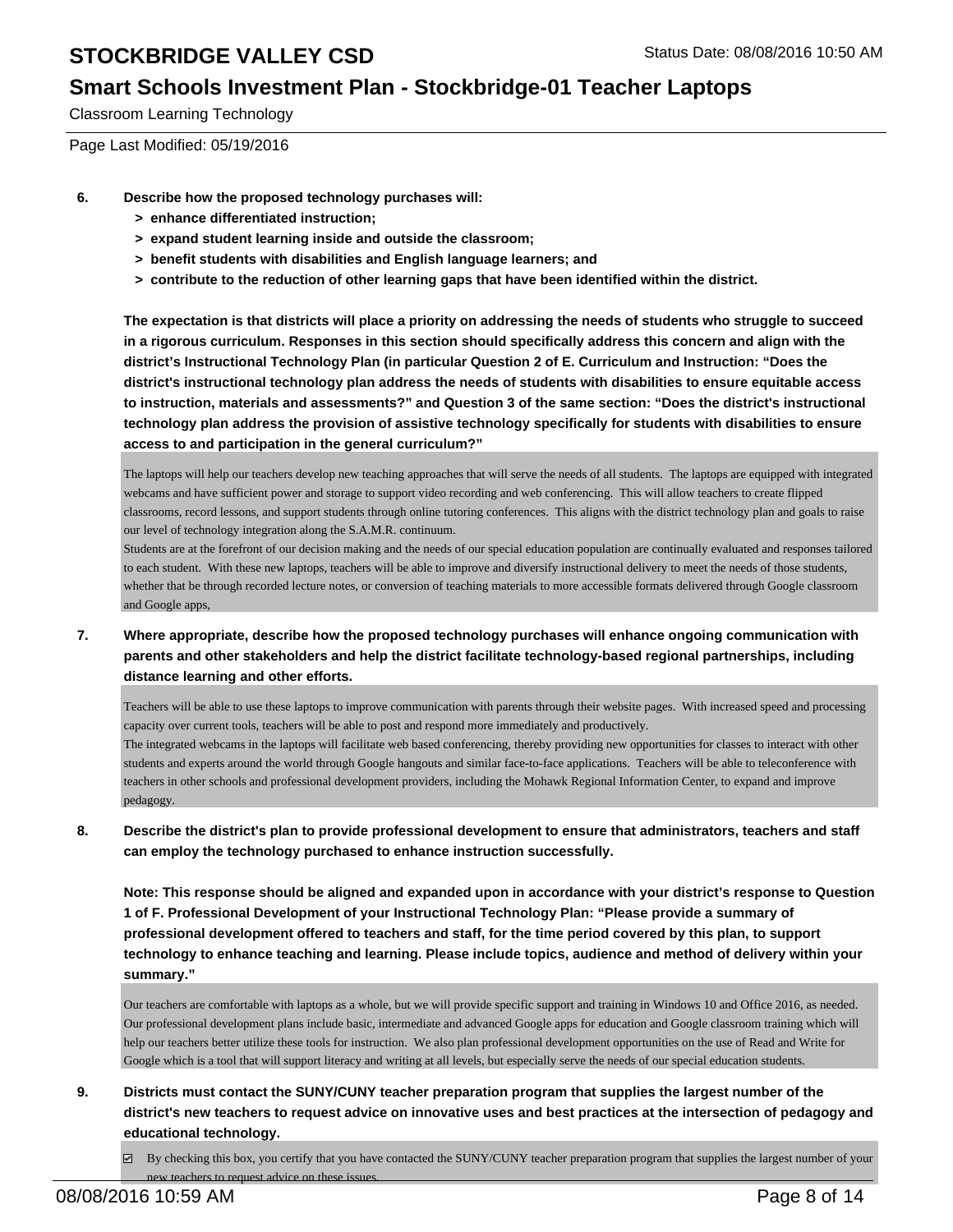#### **Smart Schools Investment Plan - Stockbridge-01 Teacher Laptops**

Classroom Learning Technology

Page Last Modified: 05/19/2016

**9a. Please enter the name of the SUNY or CUNY Institution that you contacted.**

(No Response)

**9b. Enter the primary Institution phone number.**

(No Response)

**9c. Enter the name of the contact person with whom you consulted and/or will be collaborating with on innovative uses of technology and best practices.**

(No Response)

**10. A district whose Smart Schools Investment Plan proposes the purchase of technology devices and other hardware must account for nonpublic schools in the district.**

**Are there nonpublic schools within your school district?**

□ Yes

 $\boxtimes$  No

#### **11. Nonpublic Classroom Technology Loan Calculator**

**The Smart Schools Bond Act provides that any Classroom Learning Technology purchases made using Smart Schools funds shall be lent, upon request, to nonpublic schools in the district. However, no school district shall be required to loan technology in amounts greater than the total obtained and spent on technology pursuant to the Smart Schools Bond Act and the value of such loan may not exceed the total of \$250 multiplied by the nonpublic school enrollment in the base year at the time of enactment. See:**

**http://www.p12.nysed.gov/mgtserv/smart\_schools/docs/Smart\_Schools\_Bond\_Act\_Guidance\_04.27.15\_Final.pdf.**

|                           | 1. Classroom<br>Technology | 2. Public<br><b>Enrollment</b> | 3. Nonpublic<br><b>Enrollment</b> | 4. Sum of<br>l Public and                                                                     | 5. Total Per<br>Pupil Sub- | 6. Total<br>Nonpublic Loan |
|---------------------------|----------------------------|--------------------------------|-----------------------------------|-----------------------------------------------------------------------------------------------|----------------------------|----------------------------|
|                           | Sub-allocation             | $(2014 - 15)$                  | (2014-15)                         | Nonpublic<br>Enrollment                                                                       | lallocation                | Amount                     |
| Calculated Nonpublic Loan |                            |                                |                                   |                                                                                               |                            |                            |
| Amount                    |                            |                                |                                   | (No Response)   (No Response)   (No Response)   (No Response)   (No Response)   (No Response) |                            |                            |

**12. To ensure the sustainability of technology purchases made with Smart Schools funds, districts must demonstrate a long-term plan to maintain and replace technology purchases supported by Smart Schools Bond Act funds. This sustainability plan shall demonstrate a district's capacity to support recurring costs of use that are ineligible for Smart Schools Bond Act funding such as device maintenance, technical support, Internet and wireless fees, maintenance of hotspots, staff professional development, building maintenance and the replacement of incidental items. Further, such a sustainability plan shall include a long-term plan for the replacement of purchased devices and equipment at the end of their useful life with other funding sources.**

 $\boxtimes$  By checking this box, you certify that the district has a sustainability plan as described above.

- **13. Districts must ensure that devices purchased with Smart Schools Bond funds will be distributed, prepared for use, maintained and supported appropriately. Districts must maintain detailed device inventories in accordance with generally accepted accounting principles.**
	- $\boxtimes$  By checking this box, you certify that the district has a distribution and inventory management plan and system in place.
- **14. If you are submitting an allocation for Classroom Learning Technology complete this table. Note that the calculated Total at the bottom of the table must equal the Total allocation for this category that you entered in the SSIP Overview overall budget.**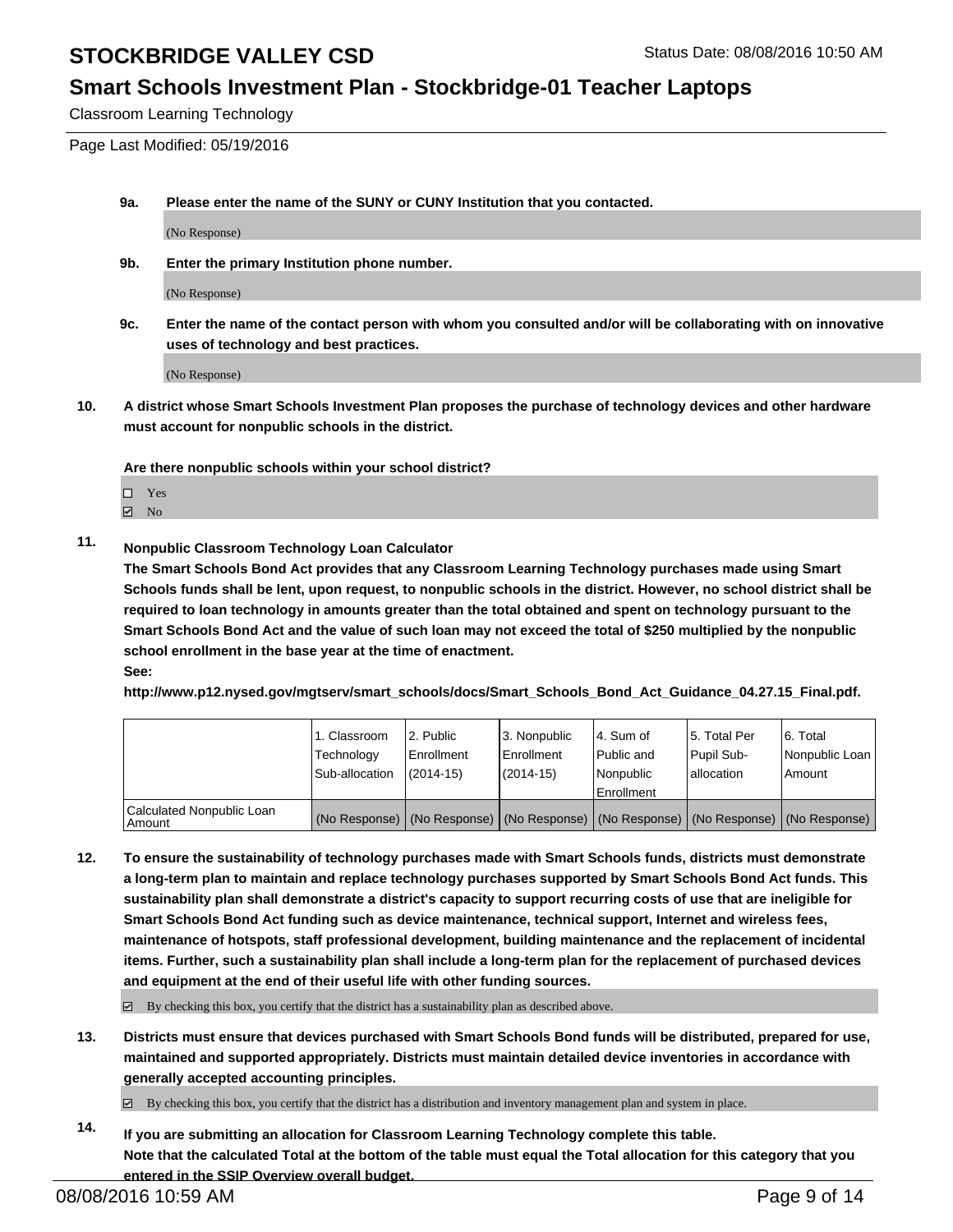# **Smart Schools Investment Plan - Stockbridge-01 Teacher Laptops**

Classroom Learning Technology

Page Last Modified: 05/19/2016

|                          | Sub-Allocation |
|--------------------------|----------------|
| Interactive Whiteboards  | (No Response)  |
| <b>Computer Servers</b>  | (No Response)  |
| <b>Desktop Computers</b> | (No Response)  |
| Laptop Computers         | 35,450         |
| <b>Tablet Computers</b>  | (No Response)  |
| <b>Other Costs</b>       | (No Response)  |
| Totals:                  | 35,450.00      |

| Select the allowable expenditure | I Item to be Purchased | Quantity | Cost per Item | <b>Total Cost</b> |
|----------------------------------|------------------------|----------|---------------|-------------------|
| type.                            |                        |          |               |                   |
| Repeat to add another item under |                        |          |               |                   |
| each type.                       |                        |          |               |                   |
| <b>Laptop Computers</b>          | HP ProBook 640         | 50       | 709           | 35,450            |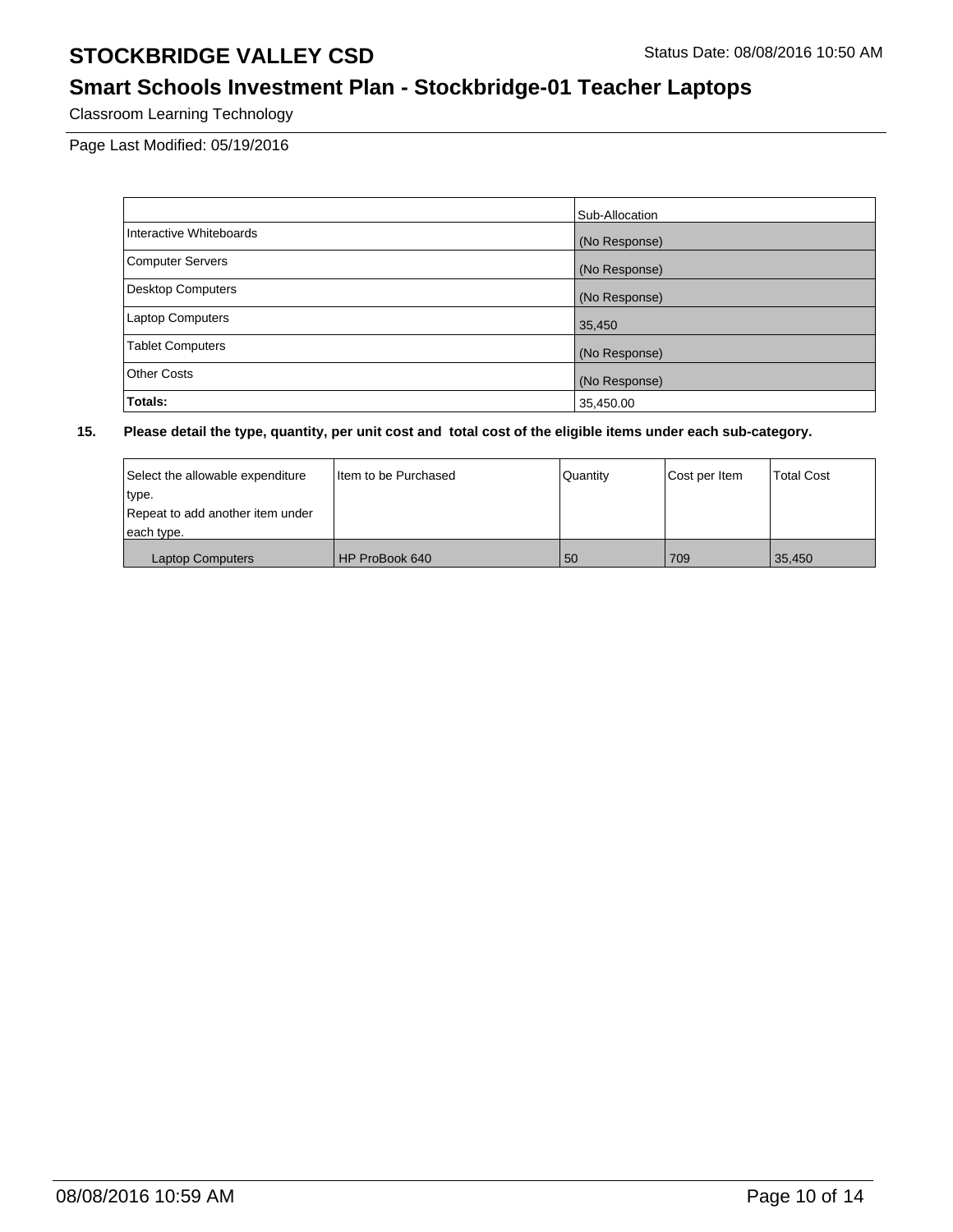#### **Smart Schools Investment Plan - Stockbridge-01 Teacher Laptops**

Pre-Kindergarten Classrooms

Page Last Modified: 03/29/2016

**1. Provide information regarding how and where the district is currently serving pre-kindergarten students and justify the need for additional space with enrollment projections over 3 years.**

(No Response)

- **2. Describe the district's plan to construct, enhance or modernize education facilities to accommodate prekindergarten programs. Such plans must include:**
	- **Specific descriptions of what the district intends to do to each space;**
	- **An affirmation that pre-kindergarten classrooms will contain a minimum of 900 square feet per classroom;**
	- **The number of classrooms involved;**
	- **The approximate construction costs per classroom; and**
	- **Confirmation that the space is district-owned or has a long-term lease that exceeds the probable useful life of the improvements.**

(No Response)

**3. Smart Schools Bond Act funds may only be used for capital construction costs. Describe the type and amount of additional funds that will be required to support ineligible ongoing costs (e.g. instruction, supplies) associated with any additional pre-kindergarten classrooms that the district plans to add.**

(No Response)

**4. All plans and specifications for the erection, repair, enlargement or remodeling of school buildings in any public school district in the State must be reviewed and approved by the Commissioner. Districts that plan capital projects using their Smart Schools Bond Act funds will undergo a Preliminary Review Process by the Office of Facilities Planning.**

| Project Number |  |
|----------------|--|
| (No Response)  |  |

**5. If you have made an allocation for Pre-Kindergarten Classrooms, complete this table.**

**Note that the calculated Total at the bottom of the table must equal the Total allocation for this category that you entered in the SSIP Overview overall budget.**

|                                          | Sub-Allocation |
|------------------------------------------|----------------|
| Construct Pre-K Classrooms               | (No Response)  |
| Enhance/Modernize Educational Facilities | (No Response)  |
| Other Costs                              | (No Response)  |
| Totals:                                  |                |

| Select the allowable expenditure | litem to be purchased | Quantity      | Cost per Item | <b>Total Cost</b> |
|----------------------------------|-----------------------|---------------|---------------|-------------------|
| type.                            |                       |               |               |                   |
| Repeat to add another item under |                       |               |               |                   |
| each type.                       |                       |               |               |                   |
| (No Response)                    | (No Response)         | (No Response) | (No Response) | (No Response)     |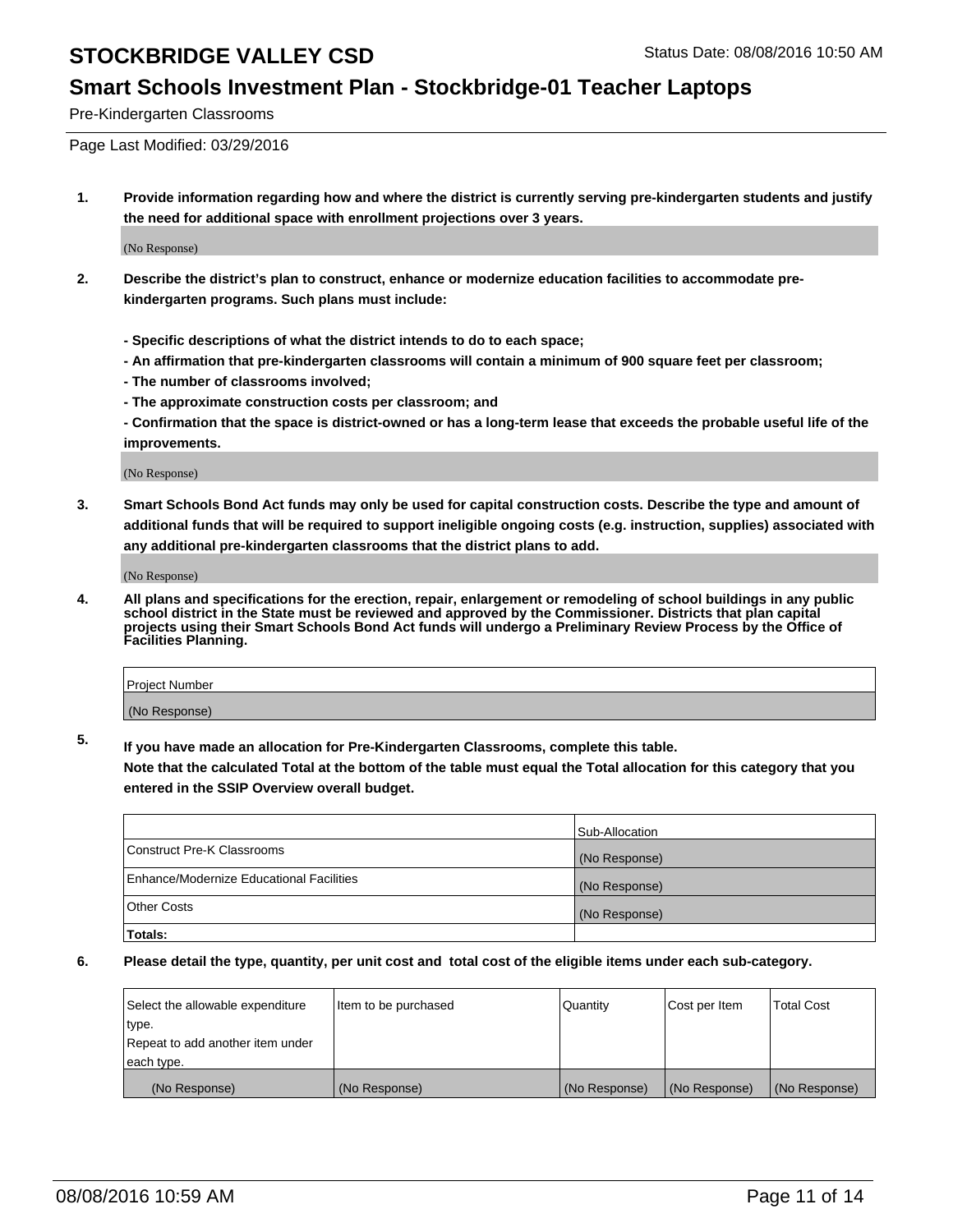# **Smart Schools Investment Plan - Stockbridge-01 Teacher Laptops**

Replace Transportable Classrooms

**1. Describe the district's plan to construct, enhance or modernize education facilities to provide high-quality instructional space by replacing transportable classrooms.**

(No Response)

**2. All plans and specifications for the erection, repair, enlargement or remodeling of school buildings in any public school district in the State must be reviewed and approved by the Commissioner. Districts that plan capital projects using their Smart Schools Bond Act funds will undergo a Preliminary Review Process by the Office of Facilities Planning.**

| Project Number |  |
|----------------|--|
|                |  |
| (No Response)  |  |

**3. For large projects that seek to blend Smart Schools Bond Act dollars with other funds, please note that Smart Schools Bond Act funds can be allocated on a pro rata basis depending on the number of new classrooms built that directly replace transportable classroom units.**

**If a district seeks to blend Smart Schools Bond Act dollars with other funds describe below what other funds are being used and what portion of the money will be Smart Schools Bond Act funds.**

(No Response)

**4. If you have made an allocation for Replace Transportable Classrooms, complete this table. Note that the calculated Total at the bottom of the table must equal the Total allocation for this category that you entered in the SSIP Overview overall budget.**

|                                                | Sub-Allocation |
|------------------------------------------------|----------------|
| Construct New Instructional Space              | (No Response)  |
| Enhance/Modernize Existing Instructional Space | (No Response)  |
| Other Costs                                    | (No Response)  |
| Totals:                                        |                |

| Select the allowable expenditure | Item to be purchased | Quantity      | Cost per Item | <b>Total Cost</b> |
|----------------------------------|----------------------|---------------|---------------|-------------------|
| type.                            |                      |               |               |                   |
| Repeat to add another item under |                      |               |               |                   |
| each type.                       |                      |               |               |                   |
| (No Response)                    | (No Response)        | (No Response) | (No Response) | (No Response)     |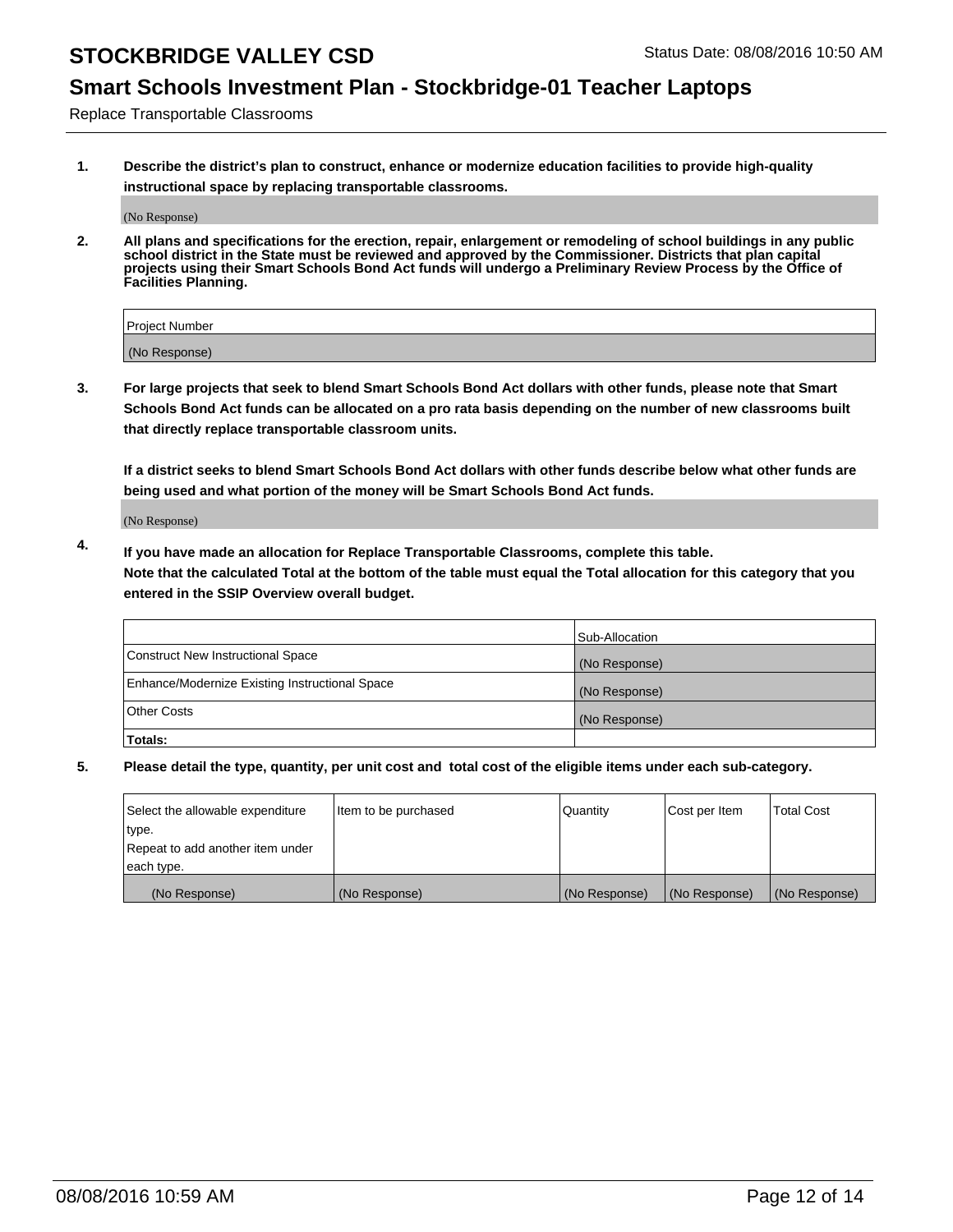#### **Smart Schools Investment Plan - Stockbridge-01 Teacher Laptops**

High-Tech Security Features

**1. Describe how you intend to use Smart Schools Bond Act funds to install high-tech security features in school buildings and on school campuses.**

(No Response)

**2. All plans and specifications for the erection, repair, enlargement or remodeling of school buildings in any public school district in the State must be reviewed and approved by the Commissioner. Districts that plan capital projects using their Smart Schools Bond Act funds will undergo a Preliminary Review Process by the Office of Facilities Planning.** 

| Project Number |  |
|----------------|--|
| (No Response)  |  |

- **3. Was your project deemed eligible for streamlined Review?**
	- Yes
	- $\square$  No
- **4. Include the name and license number of the architect or engineer of record.**

| Name          | License Number |
|---------------|----------------|
| (No Response) | (No Response)  |

**5. If you have made an allocation for High-Tech Security Features, complete this table.**

**Note that the calculated Total at the bottom of the table must equal the Total allocation for this category that you entered in the SSIP Overview overall budget.**

|                                                      | Sub-Allocation |
|------------------------------------------------------|----------------|
| Capital-Intensive Security Project (Standard Review) | (No Response)  |
| <b>Electronic Security System</b>                    | (No Response)  |
| <b>Entry Control System</b>                          | (No Response)  |
| Approved Door Hardening Project                      | (No Response)  |
| <b>Other Costs</b>                                   | (No Response)  |
| Totals:                                              |                |

| Select the allowable expenditure | Item to be purchased | Quantity      | Cost per Item | <b>Total Cost</b> |
|----------------------------------|----------------------|---------------|---------------|-------------------|
| type.                            |                      |               |               |                   |
| Repeat to add another item under |                      |               |               |                   |
| each type.                       |                      |               |               |                   |
| (No Response)                    | (No Response)        | (No Response) | (No Response) | (No Response)     |